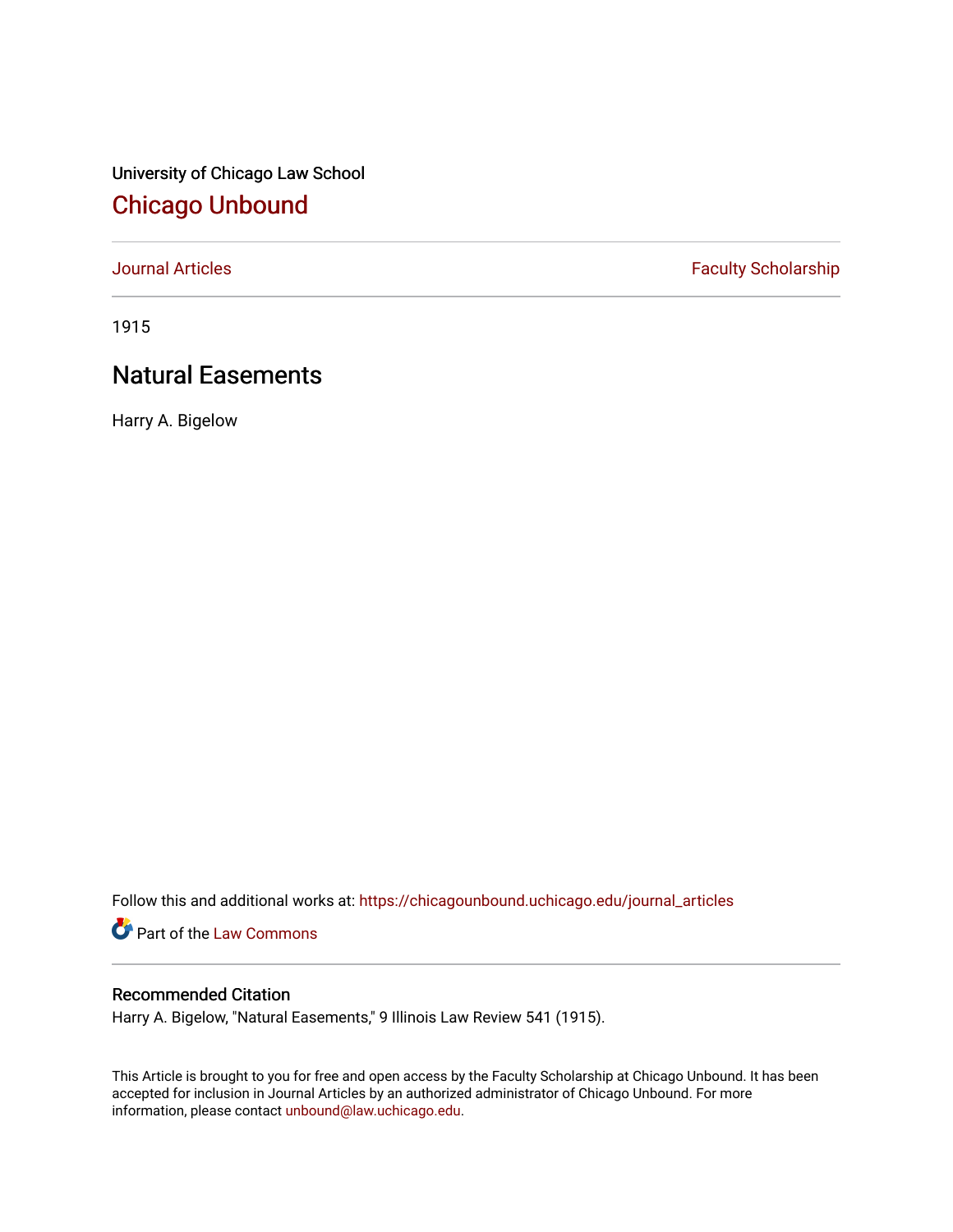## NATURAL EASEMENTS.'

### BY HARRY A. BIGELOW<sup>2</sup>

There is, in the law of real property, a certain group of rights frequently referred to as natural rights, less frequently as natural easements. Just how broad are these natural rights or easements is a matter upon which the states vary in certain details. In all states except those in which the appropriation theory of water rights prevails, the right to the flow of a stream not unreasonably diminished or polluted is said to be a natural right: the right of support for land in its natural condition by adjacent and subjacent land; the right to have the air not unreasonably deteriorated by odors, noises, etc., are almost universally recognized as natural rights. The same view is taken in many states as to the right to discharge surface water on adjacent land to which it would naturally drain. No attempt is made to state the scope of these rights with exactness but merely to indicate in a general way what they are. There is another group of what may be called true easement rights. Such are rights of way, rights of drainage, rights of support for buildings and many others. The question that I wish to consider is this: just what difference, if any, is there fundamentally between these two groups of rights, not merely as a matter of names, but as a matter of analysis of the jural relations involved in the two conceptions?

Perhaps the difference between the two groups of rights that most readily suggests itself is that the natural right or natural easement merely restricts the owner of the quasi-servient estate in acts upon his own land, while the true easement gives to the owner of the dominant estate a privilege of action upon the servient estate. But this latter proposition is not true of the negative easements of lights and adjacent support, and, on the other hand, the natural easement of drainage of surface water, if it does not give a privilege to act upon the land of another at least gives a privilege to produce consequences upon that land. Furthermore, such a criterion would have to ignore the easement of fencing and of payment of money<sup>3</sup> and the cognate rights that are the subject matter of covenants running with the land.

1. A paper read before the Legal Club of Chicago. *2.* Professor of Law, University of Chicago Law School.

*<sup>3.</sup> JVhittenton Manufacturing Co. v. Staples,* 164 Mass. 319, 41 **N. E.** 441 (1895). Compare *Packenham's Case,* Y. B. 42 Ed. III, 3, **pl.** 14 (1368).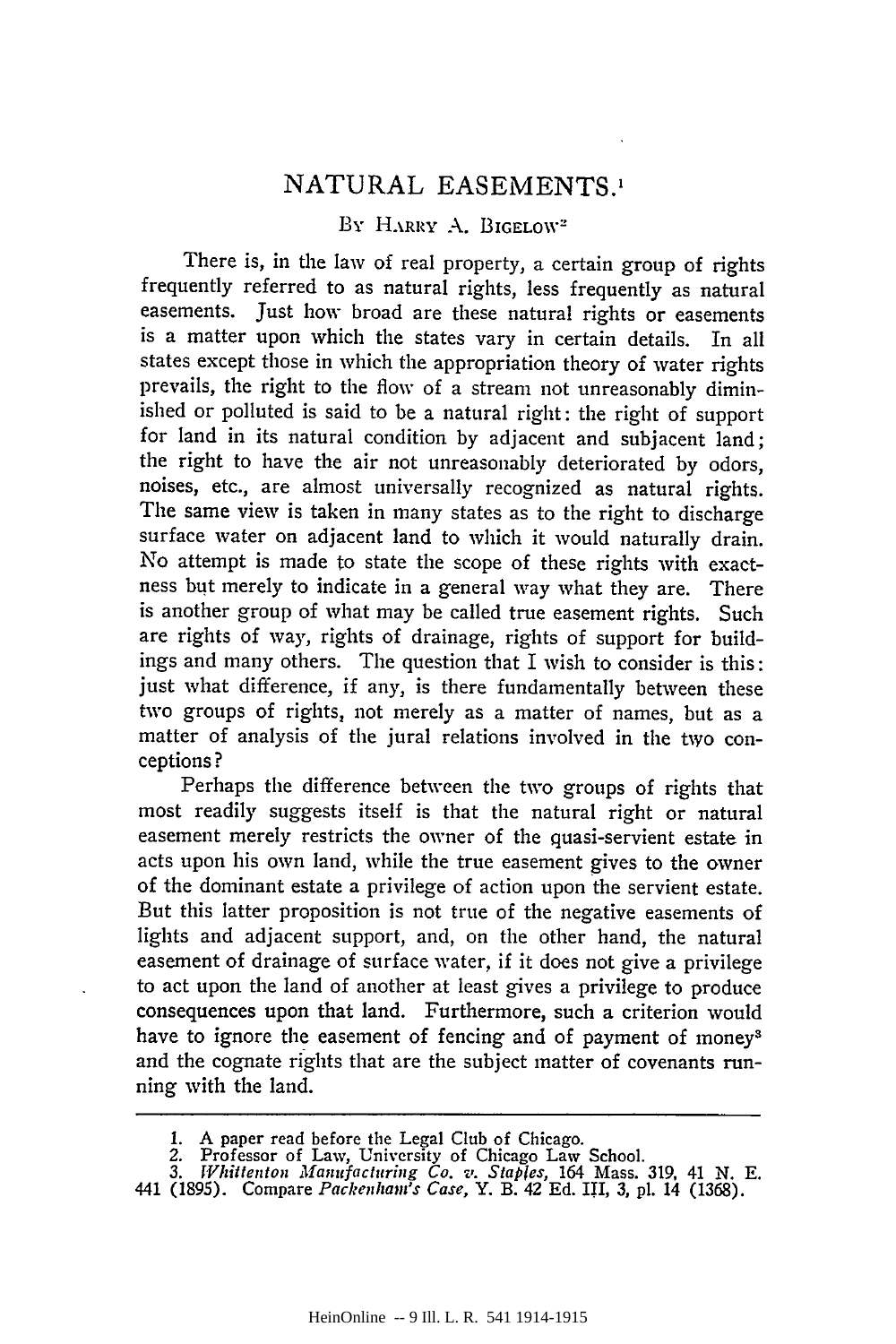Far more important is the distinction that is made by Professor Terry in his learned and valuable treatise on the Principles of Anglo-American Law. Speaking of the natural easement with respect to stream water he says :4

"The right to have water flow to land in a natural watercourse is said not to be an easement, but a 'natural right, a mere portion of the ordinary right of property.' ut this refers to the manner in which the right is acquired, not to its nature. It means simply that the proprietor of land to which a stream flows is not obliged to resort to any prescription, grant or other special title separate from his title to his land to support his right to the flow of water, nor is he compelled to show that he has ever appropriated the water by making any use of it.'

Again, speaking of the natural rights of lateral support for land, he says: $5$ 

"The right of support for land in its natural condition is a 'natural right' forming a part of the ordinary right of property, and not an easement to be specially acquired, in which it resembles the last described right. The contrary is true of the right of support for land artificially burdened. But these are only differences in the dispositive facts. The nature of the two rights when once acquired is the same. \* \* \* This being so, the question arises:<br>Which land is the subject of the right? Is it to be regarded as a right in the<br>servient tenement or as merely an element of or addition to the right dominant tenement? The question is not one of much, if any, practical importance, but would need to be decided in order to fix the position of this right in a systematically arranged *corpus juris* and to determine the form in which the corresponding duties should be stated. **\*** \* \* The owner of a servient tenement can grant such a right of support and the grant will be good against his successors in title and also, I suppose, will convey a right on which an action can be maintained against a stranger who violates it. Now, as such owner **by** mere covenant could not bind strangers, however it might be as to his successors in title, it seems that his grant must be effective to convey a right *in rem*, which of course would be a right in the servient tenement, that being the only thing in which he could convey such a right."

The same idea seems to underlie the language of the court in *J'fanneville Co. v. Worcester.6* The defendant in Massachusetts diverted the waters of a stream that furnished power to the plaintiff's mill in Rhode Island so that the plaintiff could not continue to operate the mill. He brought action for this diversion. Holmes, **J.,** in speaking of the nature of the rights involved used this language:

"The defendant's counsel contended, in the first place, that such rights as the plaintiff claims cannot extend beyond the Rhode Island line, and went the length of maintaining that a servitude cannot **be** created in one state in favor of lands in another. We are unable to agree to this proposition upon either principle or authority. **\*** \* \*

"We think that the cases which recognize civil **\* \* \*** liability for flowing land in one state **by** means of a dam in another, are hardly less pertinent. **\* \* \*** The defendant admits these cases to be law and tries to distinguish them. But we cannot assent to the distinction between discharging<br>and withdrawing water. The consequence in one case is positive, in the other<br>negative; but in each it is the consequence of an act done outside the case as in the former. The right infringed in the former case is called absolute ownership; in the latter easement.

<sup>4.</sup> P. **382.** *5. Ibid.*

**<sup>6. 138</sup>** Mass. **89** (1884).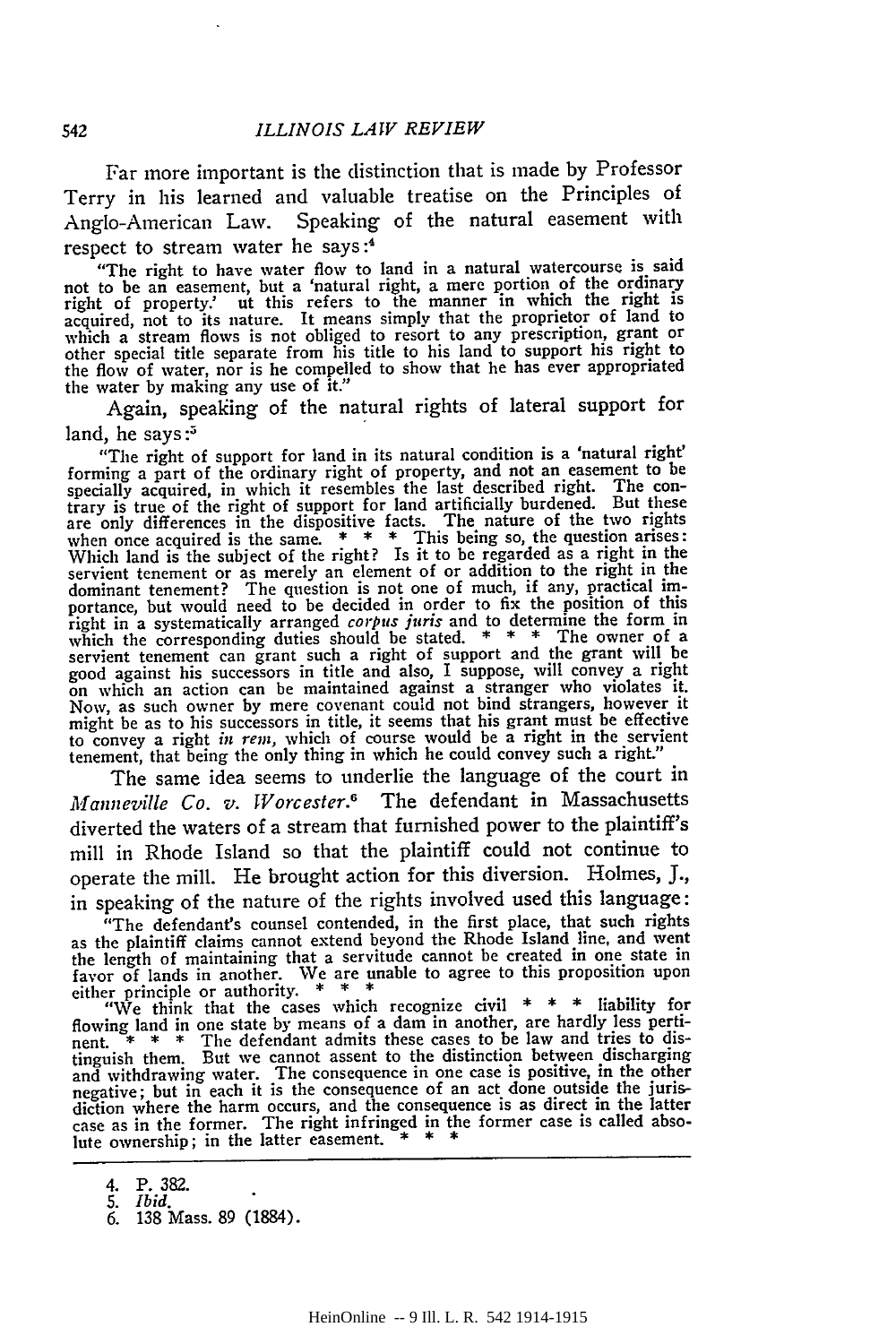"Of course the laws of Rhode Island cannot subject Massachusetts land to a servitude, and \* \* \* Massachusetts might prohibit the creation of such servitudes. So it might authorize any acts to be done within its limits, however injurious to land or persons outside them. But it does not do eit It has no more objection to a citizen of Rhode Island owning an easement, as incident **to** his ownersip of land in that state, than it has to his owning it in gross, or to his purchasing lands here in fee. \* \* \* So far as their creation is concerned, the law of Massachusetts governs, whether the mode of creation be by deed or prescription, or whether the right be one which is regarded as naturally arising out of the relation between the two estates."

It is submitted, with all deference, that while the difference in the origin of true easements and natural easements, as stated in these two extracts, is fundamental, the implications from that difference in origin do not seem to be completely developed. In order to consider to the full the effect upon the nature of these two groups of rights that is traceable to their different origin it will be advisable to make an examination of some of the elements comprised in the aggregate of rights that an owner of land has with respect thereto.<sup>7</sup> First he has what are ordinarily called privileges or permissive rights with respect to the land, i. e., lie may use it as lie sees fit; lie may dig in it; erect buildings on it, cultivate it, or he may let it lie idle and do nothing with it: in fact the privileges of user of an owner of lahd are so varied that it is useless to attempt to enumerate them. It will be noticed that there are no duties on the part of other members of society correlative to these privilges, the relation of any such other member is purely negative. **All** that can be said is that no right of his is violated by the landowner's exercising any of these privileges.

In addition to these privileges of user any given landowner has certain rights in the narrow sense, i. e., legal relations that imply correlative duties on the part of other members of society. Thus a landowner has the right against every other such member that the latter shall not walk on the land. or erect structures on it or otherwise occupy or use it. More than this, each landowner has the right against the other members of society that they shall not interfere with him in the exercise of any of the privileges above referred to. This same relation, instead of being expressed in terms of the privileges and rights of the owner of the land, may be expressed from the point of view of the other members of society by saying that they have no right that the owner of the land shall not engage in the various courses of action that he is privileged to engage in, and further that they are under a duty not to go on his land or to interfere with him in the exercise thereon of his privileges. This repre-

**<sup>7.</sup>** See Terry, Principles of Anglo-American Law, pp. 84-101, ch. 12; Salmond, Jurisprudence 2 ed., chs. **10, 11,** 12.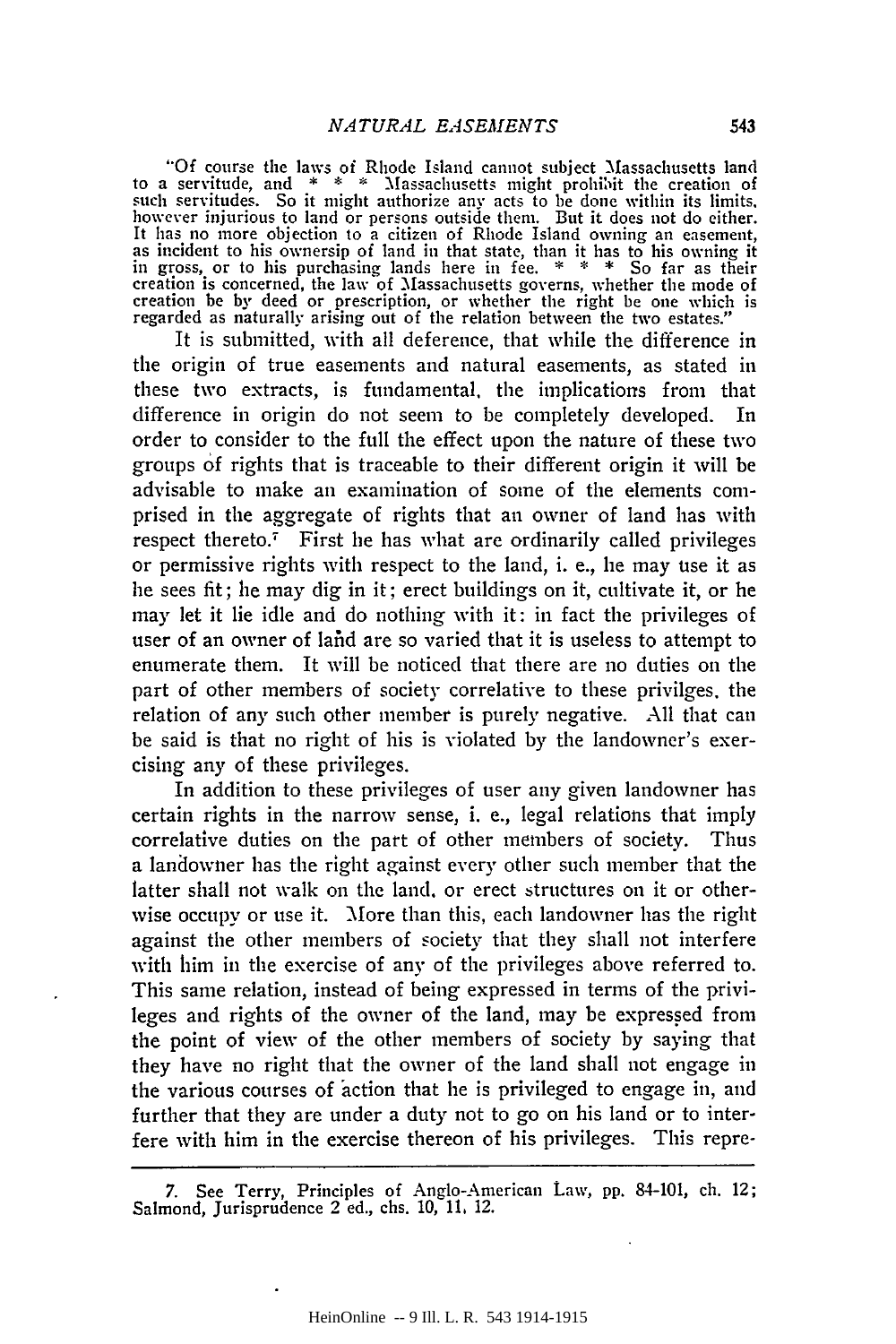sents the norm of rights so far as they need be considered here, which every owner of real property has.

Now suppose that A, as the owner of land, grants B a right of way across it. How does this affect the legal relation of the parties? A's legal position has been changed in these regards. First, he has given up certain rights against B. Whereas formerly he had the right against B that the latter should not come on his land, there are now circumstances under which he does not have the right to have B not come on his land. Second, he has lost certain privileges, that he formerly had. He may not build on his land or dig in it or otherwise use it in such a manner as to interfere with B's uses as defined by the instrument creating the easement. The change in legal relations from B's point of view may be stated thus: first, he has acquired against A the right that A shall not exercise his normal privileges so far as they produce the results last above mentioned; second, he has acquired those privileges of action on A's land that are ordinarily defined in the instrument creating the easement. The analysis thus outlined is applicable to the greater part of the easements that are recognized by the common law. At the same time as has been already pointed out<sup>8</sup> the existance of the easements of light and lateral support show that it is not always true that B as dominant gets a privilege of action upon the servient estate. Again the easement of fencing and those covenants that run with the land vary from both the two preceding groups in that they impose affirmative duties upon A. The common and fundamental characteristic of all these relations, however, is the fact that they all represent a departure from the norm of property rights; an acquisition of property rights by B in the servient piece either in an actual increase of privileges with respect thereto or in the giving up of privileges with respect thereto by A.<sup>9</sup> That this latter jural relation should properly be classified as a property right by B in A's piece is clear from the latter part of the extract from Professor Terry quoted earlier in this discussion.<sup>10</sup>

**10.** *Ante,* **p. 3.**

544

*<sup>8.</sup> Alte.*

<sup>9.</sup> It would seem that further than this there is no characteristic common to all easements: the difference between the affirmative easements such as way and the negative easements such as light have already been pointed out. What the characteristics common to them, viz., loss of privilege by the servient<br>tenement, is not true of an easement to commit a nuisance such as sending<br>odors over the servient land; there is in this case the loss of rig cise of the easement.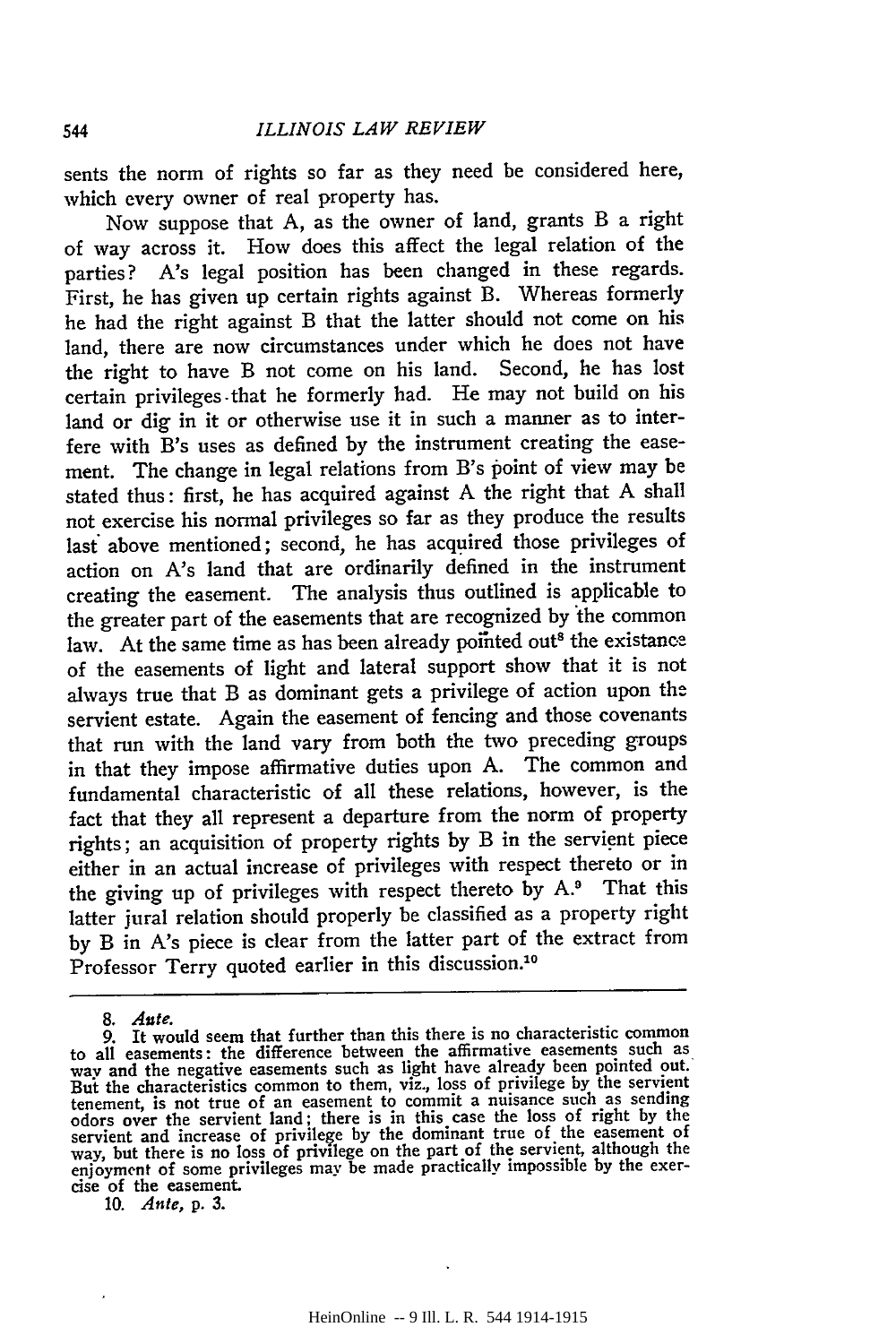Let us now turn from the true easement to the so-called natural easements. Mention has already been made of some of the various rights in a general sense, that normally the owner of land has as such. What this norm of rights or duties is may vary under different systems of law or under the same system at different times. But the norm is capable of approximately exact determination at any given time. Thus in our law as it is now constituted B has a right against A that the latter shall not dump his rubbish on B's land, and that he shall not break B's windows by throwing stones through them. These are both courses of action that must originate near or on B's land. Suppose that A stands on his own adjacent land when he dumps the rubbish on B's land or breaks his windows. Does the fact that this constitutes a violation of B's rights against A justify us in saying that B has certain rights in A's land or in A's rubbish or in the stone which A throws? Clearly not. What we are dealing with is not B's rights in A's property but his rights in his own property. The fact that the course of action that caused these violations originated on A's land is immaterial. The violation of B's right would be just the same if the act had been done by a trespasser on A's land. Nor would B's right be any different if A owned all the land adjacent to B's so that in order to commit this tort the course of action must have originated on A's land. The conception is not that A has lost certain interests in his own land that he at one time possessed and that B has acquired them. A has all the rights of ownership in his land or his rubbish or his stone that any one can have. All that has been done is to state with a certain exactitude just what is the norm of B's rights in particular regards with respect to his property and the norm of A's duties with respect to his. It would seem that on principle this is all that the so-called natural easements amount to. Just as A is under a duty not to break B's windows, so he is under a duty not to make B's land subside; just as he is under a duty not to dump rubbish on B's land, so he is under a duty not to pollute the air over B's land or the stream that flows by B's land; and the same thing is true of his duty not to diminish the stream unreasonably. But just as with the torts previously referred to, so the statement of the violation of these natural rights does not carry the implication that B has certain property rights in A's land that limit what would otherwise be A's normal freedom of action with respect thereto. It is merely a statement of what the normal duties of landowners (among other persons) are. to other landowners. It is perfectly conceivable that the norn of property rights in our law might have developed other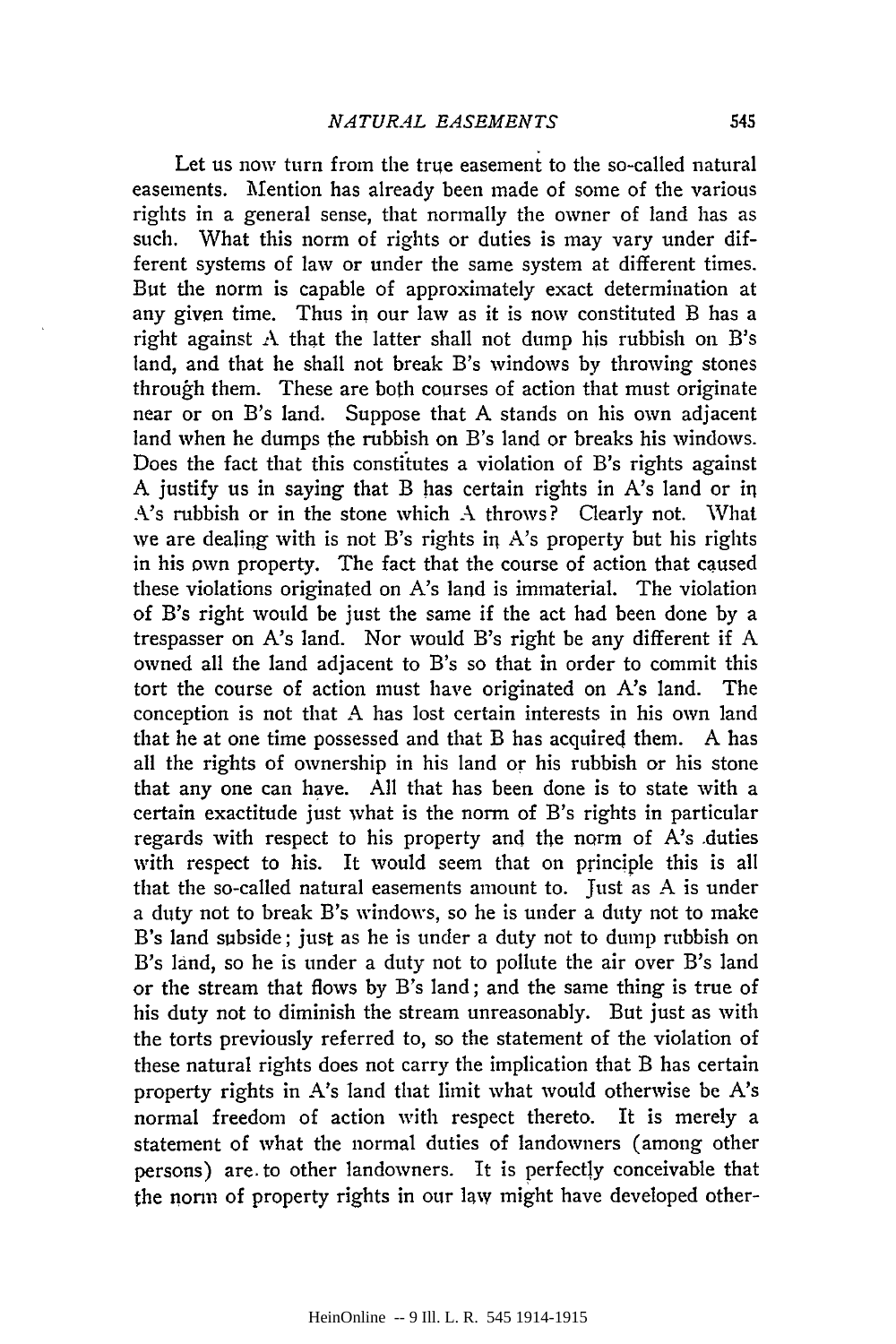wise. A system of law might take the shape of allowing persons to go over the land of another as they saw fit. Or the law might have taken the shape of refusing to give damages when one land owner by excavating caused the land of another to subside. If the law had so developed in these regards, the norm of rights then would have been somewhat different from what it in reality is. The important fact is that these so-called natural easements seem to be nothing but an emphasizing in a somewhat misleading way of certain aspects of the norm of property rights in our law as it has actually developed. Indeed it is possible to pick out other aspects of our law of property as it stands that might just as properly be placed in the category of natural easements: the rights in California and some other states to underground waters **:11** and the doctrine embodied in *Rylands v. Fletcher12* are indistinguishable in principle from the rights usually classed as natural easements, and the latter right is appropriately classified by Mr. Tiffany in his work on Real property<sup>13</sup> with the other natural rights.

There are, of course, certain differences between the torts first mentioned and those mentioned as being breaches of natural rights. The first are violations of the possession of the plaintiff and are usually the subject of an action of trespass; the second are violations of rights that the plaintiff has by virtue of his possession but they would not perhaps be classified as violations of his possession within what seems to be the ordinary meaning of that term; they would normally be redressed at common law by an action on the case. While these differences must be admitted, it is submitted that they do not affect the ultimate difference between natural easements and true easements. These differences may, by way of recapitulation be stated thus: the so-called natural easements give one landowner neither rights nor privileges in the land of another; they are merely a statement of rights against the world at large that every landowner has as such not to have certain consequences produced upon or with respect to his land: the fundamental characteristics of a true easement is that it is a lessening of the normal rights of the owner in a given piece of land and a transferring of those rights to some third person, ordinarily the owner of another piece of land.

There are several situations in which the theoretical difference as thus worked out between natural and true easements would seem to be of practical importance.

<sup>11.</sup> *Katz v. [Valkhishaw.* 141 Cal. 116, 64 L. R. A. 236 (1903). 12. L. R. 3 H. L. 330 (1868).

<sup>13.</sup> Vol. **1,** ch. 11.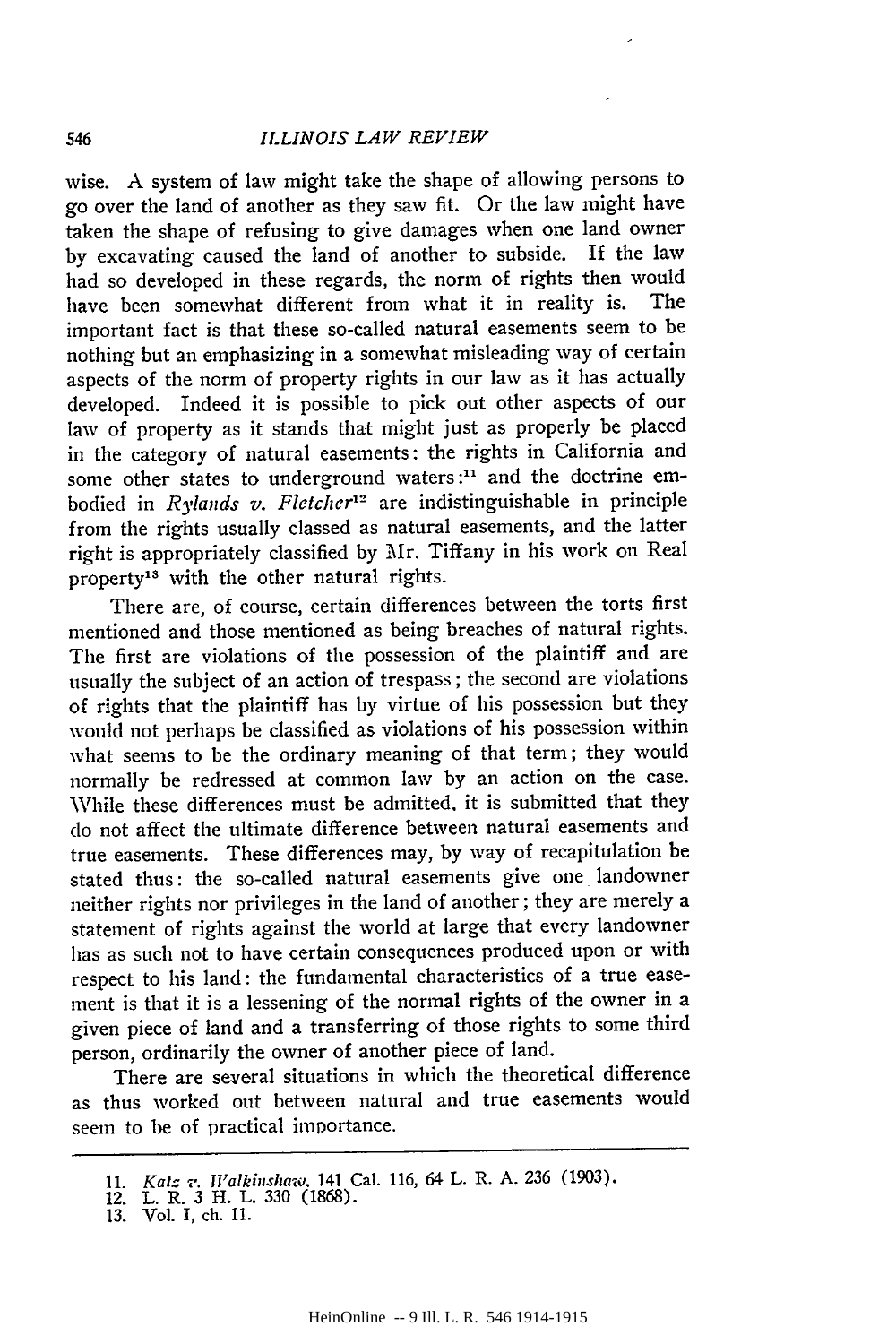The first situation is this. Where a license is given **by A** to B for the latter to do an act of such a character that if the license were held irrevocable after being acted upon the result would be to create an easement other than by an instrument under seal, the courts have almost uniformly held that such license is revocable even though acted upon. Thus a license to build an aqueduct, or to lay pipes or to build a way over the licensor's land may be revoked by the licensor even after it has been acted upon by the licensee. Courts of equity have in several states sometimes held the license to be irrevocable if acted on; their decision being rested upon the grounds of an implied contract to give an easement, or of fraud or estoppel. Where, on the other hand, the license is to do an act in derogation of an easement right of the licensor and the license is acted upon, it is held to be irrevocable and a subsequent attempt by the licensor to recall the license and re-assert his easement is ineffective. <sup>14</sup>

Taking the distinction above outlined, suppose that B, a lower riparian proprietor, authorizes A, an upper riparian, to erect a dam and divert an unreasonably large amount of water from the stream, and A does so. May B subsequently revoke his license and thereafter sue **A** for violation of his right to have the water come down not unreasonably diminished. Since B's right is not an easement that restricts A in the use of his own land but one of the incidents of B's ownership of his own piece it would seem, on the principles above stated, that the license should be held revocable. In the leading case in the subject, *Liggins v. Inge,"* the license was held revocable. The case went upon the appropriation theory of water rights, not upon the present common law rule, and this of course seriously affects the value of the case as a precedent. In *Addison v. Hack",* it was held on the same facts that the license could not be revoked without offering to put the license *in statu quo.* On the other hand a license to pollute a stream has been held revocable by the licensee,<sup>17</sup> and a license to violate the natural right to quiet has been held revocable by a successor of the original licensor.<sup>18</sup> In both these latter cases the license had to a degree been acted upon by the

<sup>14.</sup> Collections of cases upon these points will be found in the L. R. **A.** notes to *Pifer v. Brown.* 43 W. Va. 412, 49 L. R. A. *497* (1897), and *Yeagcr v. Tuning, 79* Oh. St. 121. 19 L. R. A. (N. S.) 700 (1908).<br>15. 7 Bing. 682 (1831).

*<sup>16.</sup>* 2 Gill ("!d.) *221* (1844). Compare *Jensen v. Hunter* (Cal.) 41 Pac. 14 (1895).

*<sup>17.</sup> Dwight s,. Hayes,* 150 Ill. 273, *37* N. E. 218 (1894). 18. *Panama Realty Co. v. City of New York,* 158 **N.** Y. **App.** Div. 726, 143 N. Y. Supp. 893 (1913).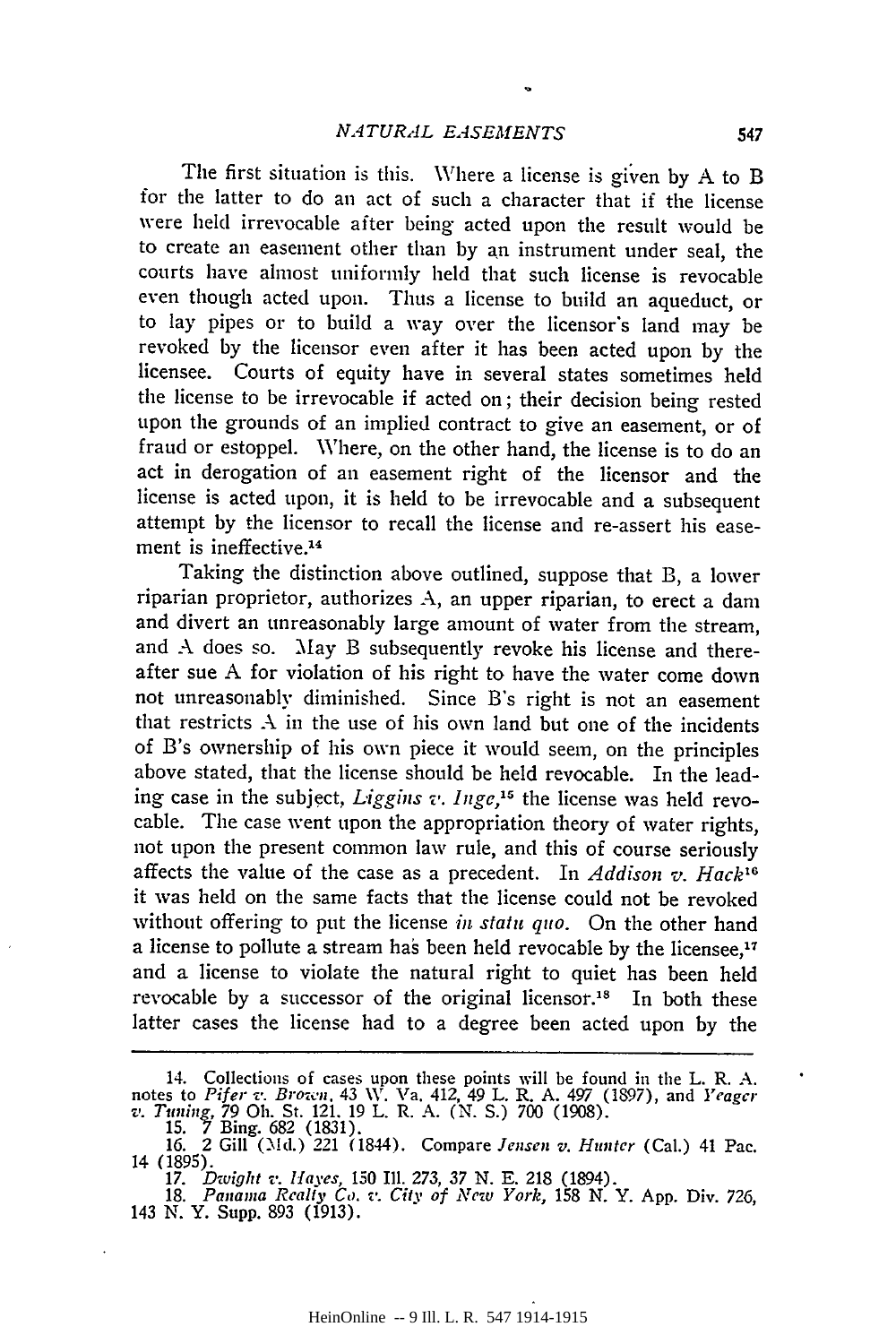#### <sup>548</sup>*ILLINOIS LA V REVIEW*

licensee, in both the decisions were rested upon the ground that to hold the license irrevocable would be in substance to create an easement in a method unknown to the common law; in other words, that the licensing of an act in derogation of a "natural easement" is not in truth the relinquishment but the creation of an easement.

**<sup>A</sup>**more important question is as to jurisdiction in eminent domain. Suppose B has a farm in Illinois, immediately adjoining a farm of A's in Wisconsin, the state line being the dividing line between the farms. Now suppose first that B has a right of way over the Wisconsin farm. May Wisconsin condemn that right of way? Clearly so. Since it has control over the land it has complete jurisdiction over all rights and privileges that centre in that land, that go to make its complete title. Normally they would all be in A; in this case part of them are in B but however divided the ownership of the privileges and rights in that land they are Wisconsin rights, and within its control. Suppose that there is also a brook that flows from the Wisconsin farm to the Illinois farm; and suppose that Wisconsin acquires by condemnation the complete title to the Wisconsin land; may it thereafter dam the brook so as to prevent any of the water reaching B, or to take another case, may it so excavate in its own side of the line as to cause B's land to subside? Or, again, may it erect a garbage plant on the land and send the odors over B's land? If the conception of the natural rights involved in these questions is that they are limiting interests in the Wisconsin land they are just as much under the control of Wisconsin as the right of way; if they are merely a statement of the right of B to be free from certain damages to his land, just as he has the right to be free from damages to his person, Wisconsin would have no such right.

So far as the decisions go, the most common case is where the act in the first state produces an actual trespass in the second state, as where a lower riparian state condemns land for a dam which backs up into the upper state. That the condemnation proceedings in the lower state cannot prejudice the rights of the upper owners seems well settled.19 The case of *Missouri v. Illinois20* was an action for the pollution of the Mississippi river by the discharge from the Chicago drainage canal. The court held that in fact no actionable pollution by Illinois was shown. It seems clear, however, that had

**<sup>19.</sup>** *U. S. v. Aine.s,* 1 Woodbury & Minot, **76** (1845); *Rutz v. St. Louis,* 7 Fed. 438 (1881); *Holyoke Power Co. v. Cona. River Co.,* 52 Conn. **<sup>570</sup>** (1884). 20. 200 **U. S.** 496 **(1906).**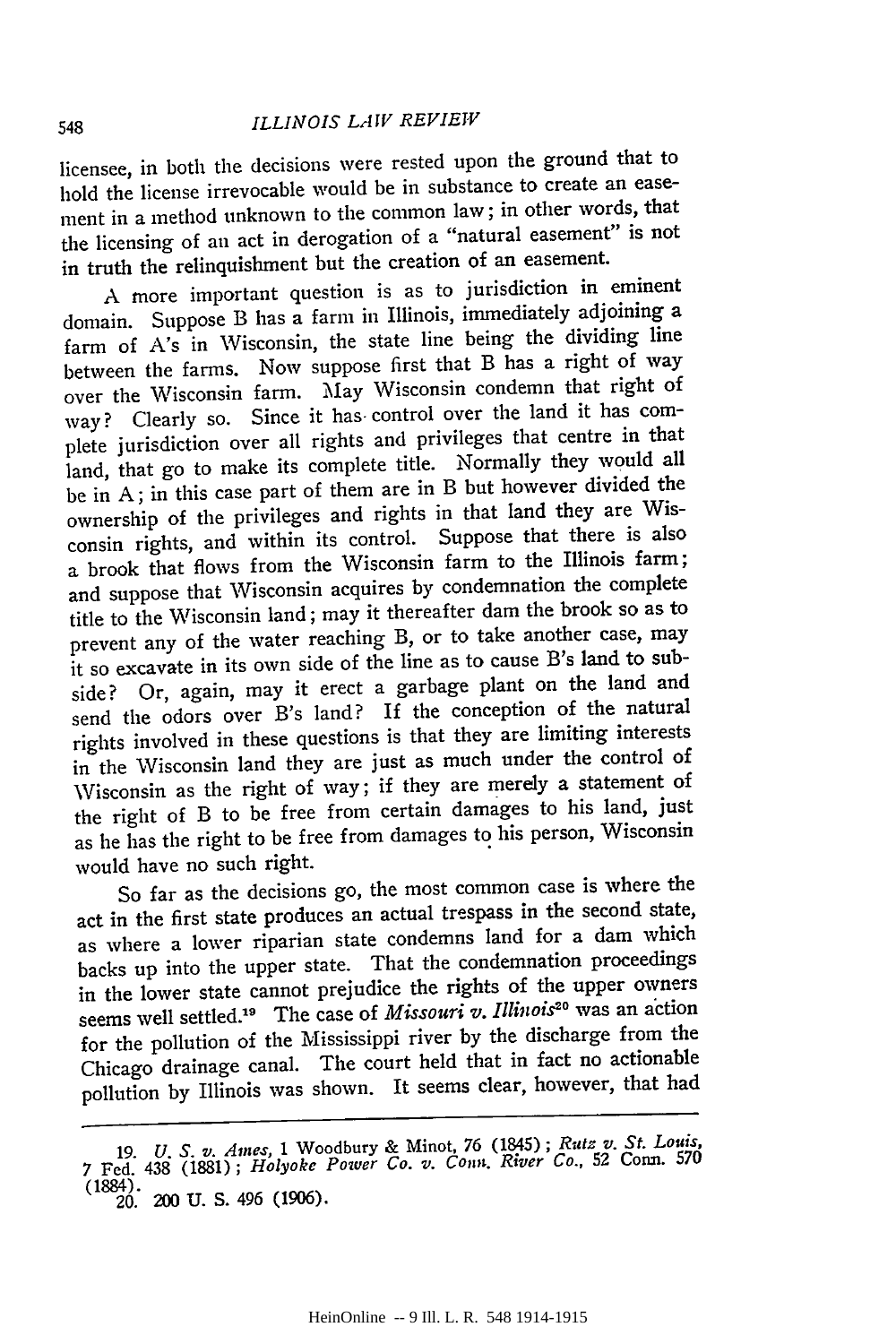such pollution been shown no attempt at condemnation **by** Illinois would have been a defense. The cases of retention of water present a similar problem. The question is suggested by the case of *Kansas v. Colorado.- '2* This was an action brought by the state of Kansas against Colorado, an action for diverting the waters of the Arkansas river to the prejudice of the plaintiff state. As in the preceding case, the Supreme Court found that no unreasonable uses of the stream had been shown to exist. At the same time the court clearly recognized the principle that it was not in the power of Colorado by any kind of proceeding to cut out the rights of Kansas with respect to the river. The same conclusion was reached in an article on The Power of a State to divert an Interstate River in the Harvard Law Review.<sup>22</sup>

So far as any attempt by condemnation to deprive immediately adjoining land in another state of its right to pure air on its right to lateral support, an examination has revealed no cases; the impossibility of so doing, however, would seem to be as clear on principle as in the cases already mentioned.

A recent case in the supreme court of the United States makes in another field an application of the distinction under discussion. In the case of *Ladew v. Tennessee Copper Co.*<sup>23</sup> the facts were as follows:—The plaintiffs were citizens of New York, the defendant a New Jersey corporation. The plaintiffs owned extensive tracts of timber land in Georgia; the defendant had a smelter in Tennessee, the fumes and gases from which killed the timber on the plaintiff's land, damaging it to the extent of over \$50,000. The eighth section of the act of 1875, determining the jurisdiction of the circuit courts of the United States provides: "That when in any suit commenced

21. 206 U. S. 46 (1907).

22. **8** Harv. Law Rev. 138. It will **be** noticed that the foregoing discussion has been based upon this predicate, viz., that by the common law of both<br>states involved there is a right of the kind under discussion, as not to have a<br>stream unreasonably polluted or diminished, not to have land cau side, to be free from objectionable odors, and the like; that such being the<br>common law rights an attempt is then made by one state to condemn one of<br>these confessedly existing rights and the question has been whether it w the power of the state so to do. If by the law of the state where the course<br>of action was set in motion that produced the damage in the second such setting in motion or such production of damage (if the latter had also taken place in the same state) would not be a violation of any right, while by the law of the second state it would be a violation of a right, a question would be presented quite apart from that now under discussion and which, not in the field of easement, natural or otherwise, may be illustrated by this case:<br>If by the law of state X it is not a tort to dump rubbish on the land of a<br>third person, and by the law of state Y it is, and A standing in stat

23. 218 U. S. 357 (1910).